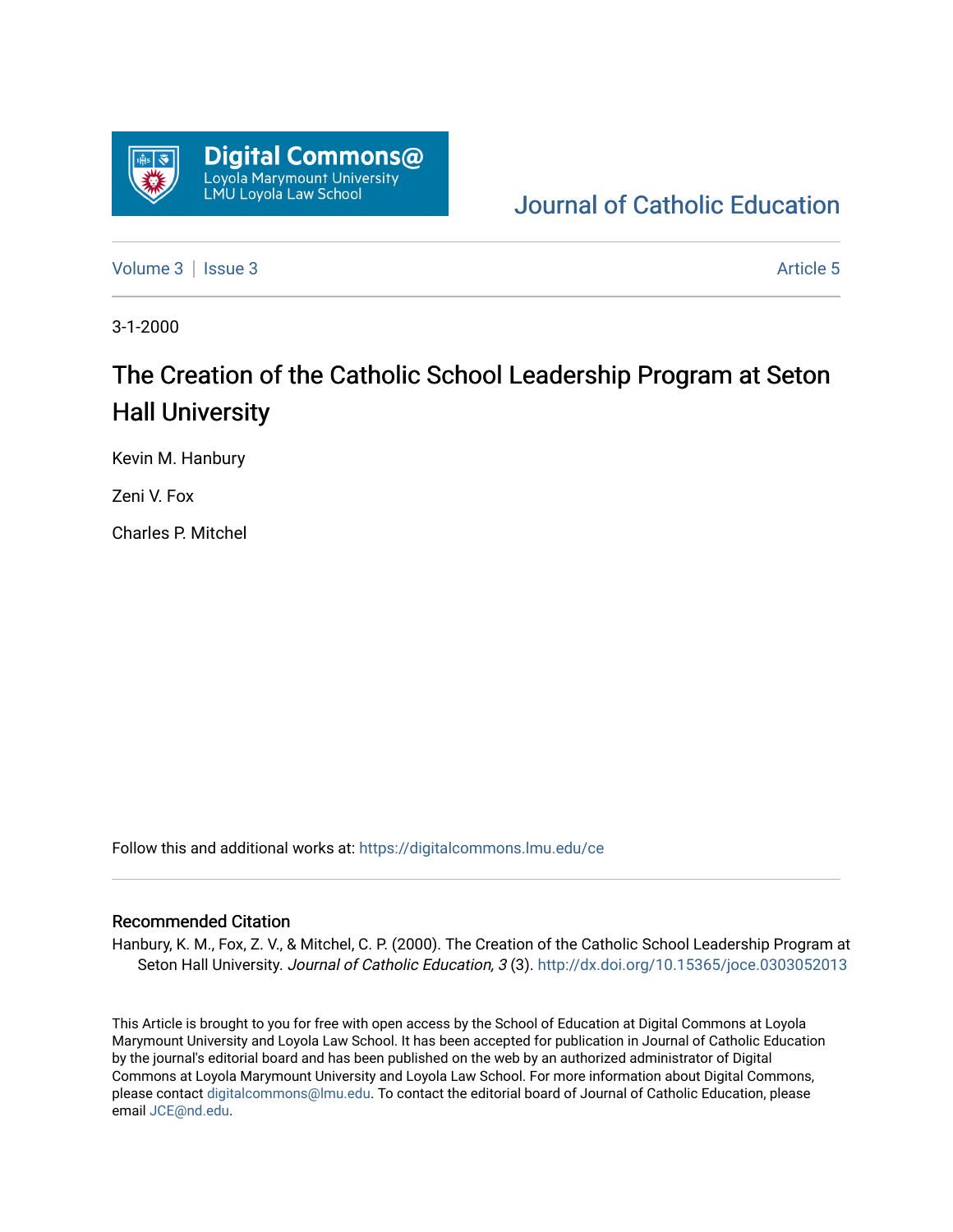## **THE CREATION OF THE CATHOLIC SCHOOL LEADERSHIP PROGRAM AT SETON HALL UNIVERSITY**

KEVIN M. HANBURY ZENI V. FOX CHARLES P. MITCHEL *Seton Hall University*

> *This article summarizes the development and implementation of a Catholic school leadership program at a diocesan university. Supported by university faculty as well as seminary faculty, this program offers a unique response to the training of future school leaders. The course work blends leadership theory, theology, and educational administration and is delivered via a cohort model.*

The mission statement of Seton Hall University in South Orange, New Jersey, states: Jersey, states:

Seton Hall University is a major Catholic university. In a diverse and collaborative environment it focuses on academics and ethical development. Seton Hall students are prepared to be leaders in their professional and community lives in a global society and are challenged by outstanding faculty, an evolving technologically advanced setting, and values-centered curricula.

Bishop James Roosevelt Bayley founded Seton Hall University, the oldest diocesan university in the United States, in 1856. He named the college after his aunt. Mother Elizabeth Ann Seton, a wife, mother, educator, religious community founder, and the first American-bom saint. As part of the Newark Archdiocese, Seton Hall has continually addressed its ministry to foster education. The undergraduate and graduate population is approximate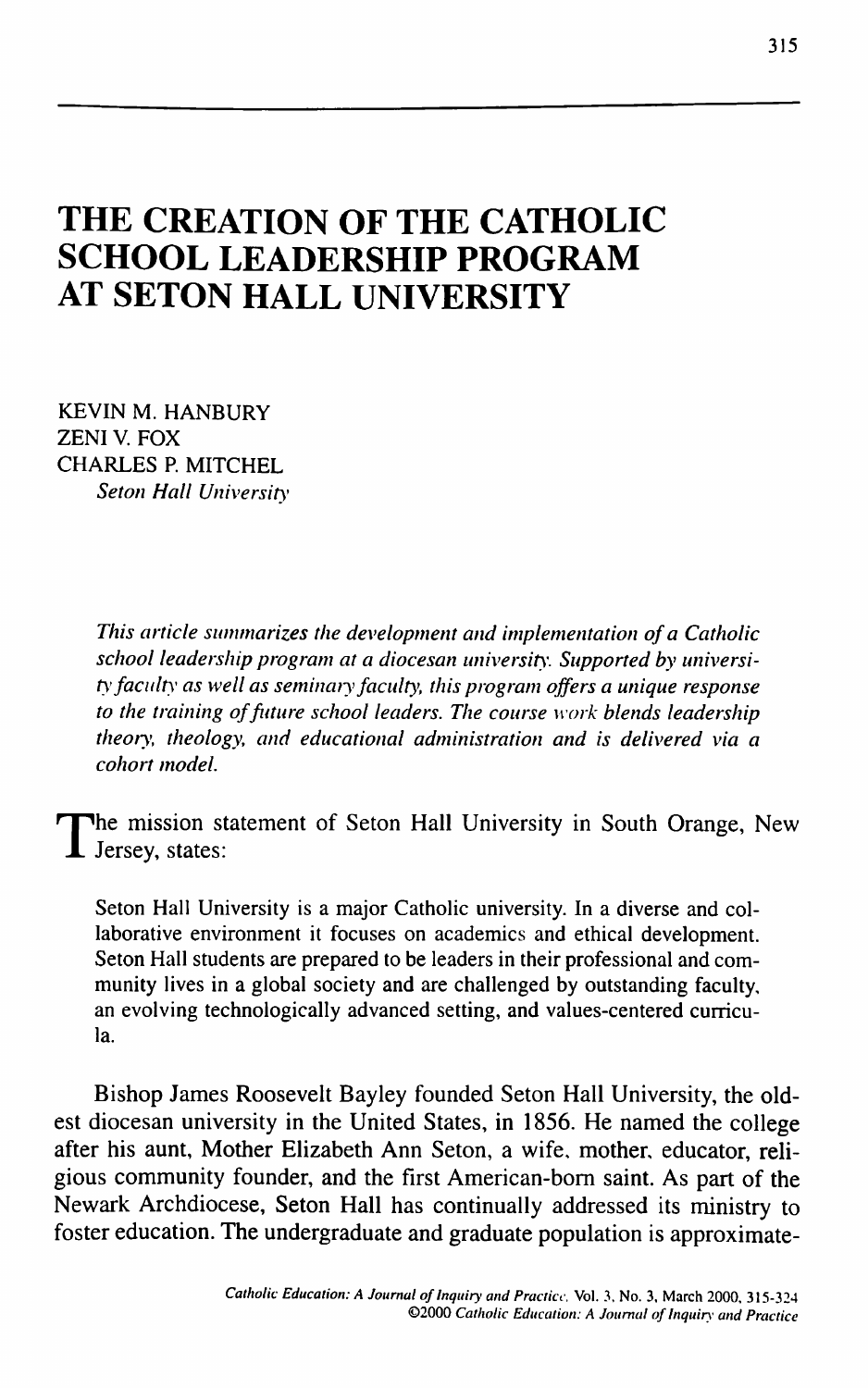ly 10,000 students. Seton Hall is strongly committed to sharing its Catholic identity and mission with the people of New Jersey and others from various states and countries.

A few years ago, discussions began with the superintendents of Catholic schools of the Ecclesiastical Province of New Jersey concerning the future of Catholic elementary and high school education. (The Province of New Jersey consists of five dioceses: the Archdiocese of Newark and the Dioceses of Camden, Metuchen, Paterson, and Trenton.) Two years ago, intense discussions resumed in response to the continuing declining numbers of priests, brothers, and sisters and the increase of lay persons employed in the ministry of teaching. Superintendents had growing concerns about the ongoing professional quality of Catholic school faculties and principals. The laity who are teaching in New Jersey's Catholic schools bring valuable professional competence and experience. The discussions therefore went forward in an attempt to address how to prepare Catholic-school teachers to be future leaders. If lay people are to serve as leaders of a community of teachers and are responsible for handing on the faith to young children and maturing adults, they must be conversant with the specialized aspects of Catholic education.

Seton Hall University's College of Education and Human Services and the Immaculate Conception Seminary School of Theology rose to the challenge. The two schools formed a partnership and developed a Catholic School Leadership Program that culminates in the Master of Arts degree as well as New Jersey principal certification. One of the purposes of this program is, in consultation with the superintendents, to identify and prepare competent faith-filled men and women to assume administrative roles in Catholic schools.

A definition of Catholic identity in the Catholic school community is one of the problems facing us today. Shimabukuro, in *A Call to Reflection: A Teacher's Guide to Catholic Identity for the 21st Century* (1998), stated that Catholic identity among Catholic-school teachers is a critical issue affecting the future of Catholic education globally. With the decreasing number of vocations to religious life. Catholic schools must focus on training future educational leaders. Throughout the dioceses of New Jersey, many schools have merged due to changes in demographics and the increased cost of tuition. In many urban schools, the Catholic mission has therefore been forced to redefine itself. The Catholic mission of our schools must be strong in preserving Catholicity but sensitive to diverse cultural and religious communities. Many schools in today's cities are heavily populated with wonderful young students from highly diverse ethnic backgrounds. This awakens the true definition of what it means to be Catholic. In this sense "catholic" means to be open, welcoming, and respectful of all constituencies. The Catholic dimension is one of diversity and ecumenism.

The gifted, dedicated, and talented teachers employed in these schools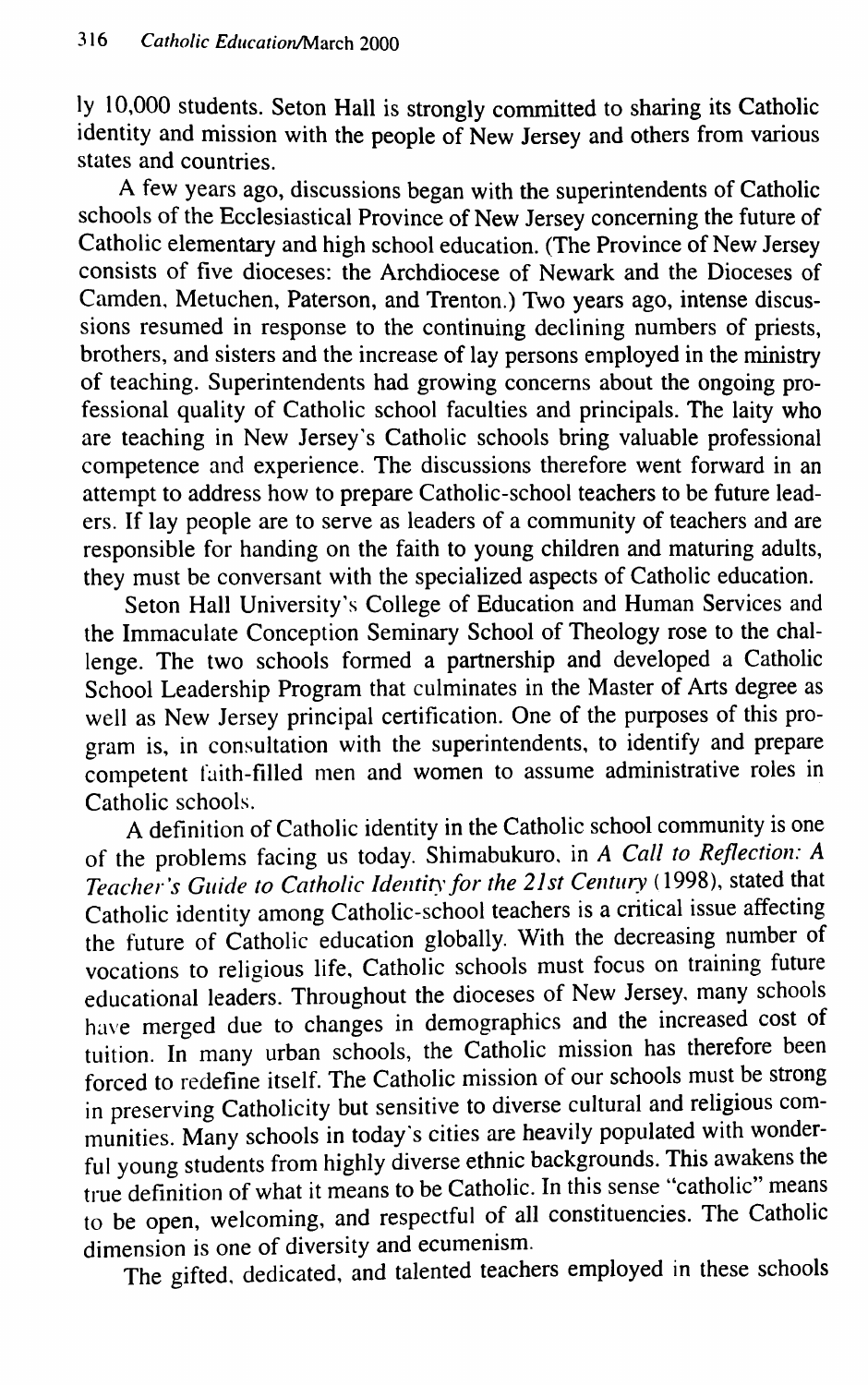are closely following Pope John Paul II's *Tertio Millennio Adveniente* (1994) in preparing for the next millennium. In this treatise, John Paul II prays for a better appreciation and understanding of the signs of hope present in the last part of this century. Education must also signal hope for society. Catholic education must continue to listen to the voice of the Spirit by giving attention to and accepting new technology in the classroom and the world, having greater awareness of curriculum development and sensitivity to students' environment, and desiring mutual respect and reconciliation for all peoples. Catholic education must prepare for the promotion of laity and a development of their gifts, talents, and charisms.

Catholic education could benefit from ''servant leaders." This is an appropriate term used by Greenleaf in *Servant Leadership: A Journey into the Nature of Legitimate Power and Greatness* (1991). The Catholic school system throughout New Jersey is ready and willing to offer preparation for those identified as future leaders. Seton Hall believes that there are exceptionally gifted and talented Catholic-school educators whose vocation is to minister to both disadvantaged and advantaged students. These are the educators who, while on their own personal faith journey, wish to help young people grow into the best they can become physically, mentally, and spiritually. Our Catholic schools need servant leaders to awaken in today's youth a respect for themselves, an appreciation of diversity, and an understanding of ethical and values-centered lives. Strong servant leaders can assist today's youth in learning to become the volunteers, the caregivers, and the leaders of the Church.

## **PURPOSES OF THE PROGRAM**

This Catholic School Leadership Program has three main purposes:

- to equip participants for school leadership in elementary or secondary Catholic schools;
- to form a spiritual development program aimed at focusing on Catholic-school principals as leaders of community prayer and worship with the school constituencies of students, faculty, and families; and
- to provide a holistic curriculum that prepares participants with knowledge that draws upon both the secular field of educational leadership and the Catholic educational and spiritual tradition.

In *Educating for Life: A Spiritual Vision for Every Teacher and Parent* (1998), Groome reminds us that every teacher and parent, regardless of philosophy, has a "functioning anthropology," whether we admit to it or not. This leadership program attempts to assist participants in seeing humanity as something to be valued and respected and in becoming gifted leaders intol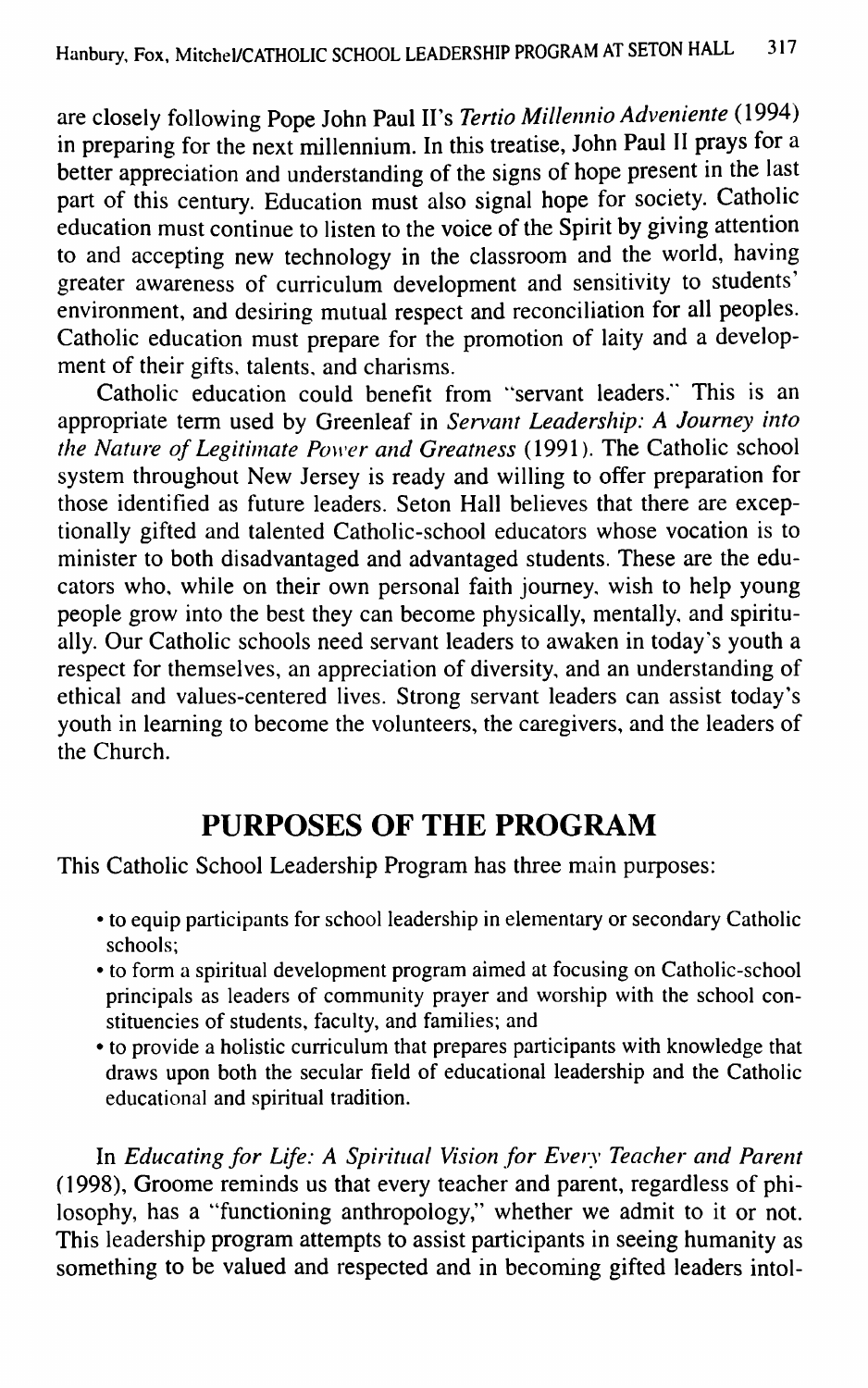erant of the social injustices and inequities of life. The Catholic-school leader of the future needs to be supported by the Church in dialogue with its hierarchy. Tomorrow's Catholic-school principals need to lead communities into becoming part of God's kingdom on earth.

The College of Education and Human Services, in collaboration with the Immaculate Conception Seminary School of Theology, offers this cohort master's degree through its Department of Educational Administration and Supervision. Seton Hall's College of Education and Human Services and the School of Theology are the contemporary embodiments of almost 150 years of educating the educators and ministers of New Jersey and beyond. Our Catholic School Leadership Master of Arts Program is the manifestation of the University's commitment to meeting the needs of Catholic education for the new millennium.

## **A CONTEXT: CATHOLIC INSTITUTIONAL MINISTRIES**

The Catholic Church in the United States has a rich institutional legacy from those who have come before us in the journey of faith. Communities of religious women and men as well as dioceses have founded innumerable schools, colleges, universities, social service agencies, and health care agencies. These institutions have been supported by the monetary and professional contributions of countless numbers of the lay faithful.

The leadership of these institutions was usually vested in members of the clergy or religious orders. In recent years, however, the nature of these institutions has changed significantly. Increasingly, they serve and employ people of various faiths to further their mission, are accountable to accrediting agencies and other entities not part of Church structure, and receive funding from many sources. And leadership for these institutions is being given to lay Catholics. In this context, a question has arisen: How will we maintain the Catholic identity of these institutions in the face of the changes we are experiencing?

In 1990, Fordham University undertook an eariy broad-based engagement of this question; their effort included a Delphi study, a symposium, and **a publication presenting their work** *(The Future of Catholic Institutional Ministries).* At the symposium. Cardinal Joseph Bemardin said that he envisioned five or so major Catholic universities establishing "academic programs to help new lay leaders of Catholic schools, hospitals, and social service agencies to understand in greater depth the basic components of Catholic culture, identity, and mission."

More recently, a committee of the National Conference of Catholic Bishops has concluded its work. The project of the committee was "leadership for lay ecclesial ministry." Central to the work was an effort to describe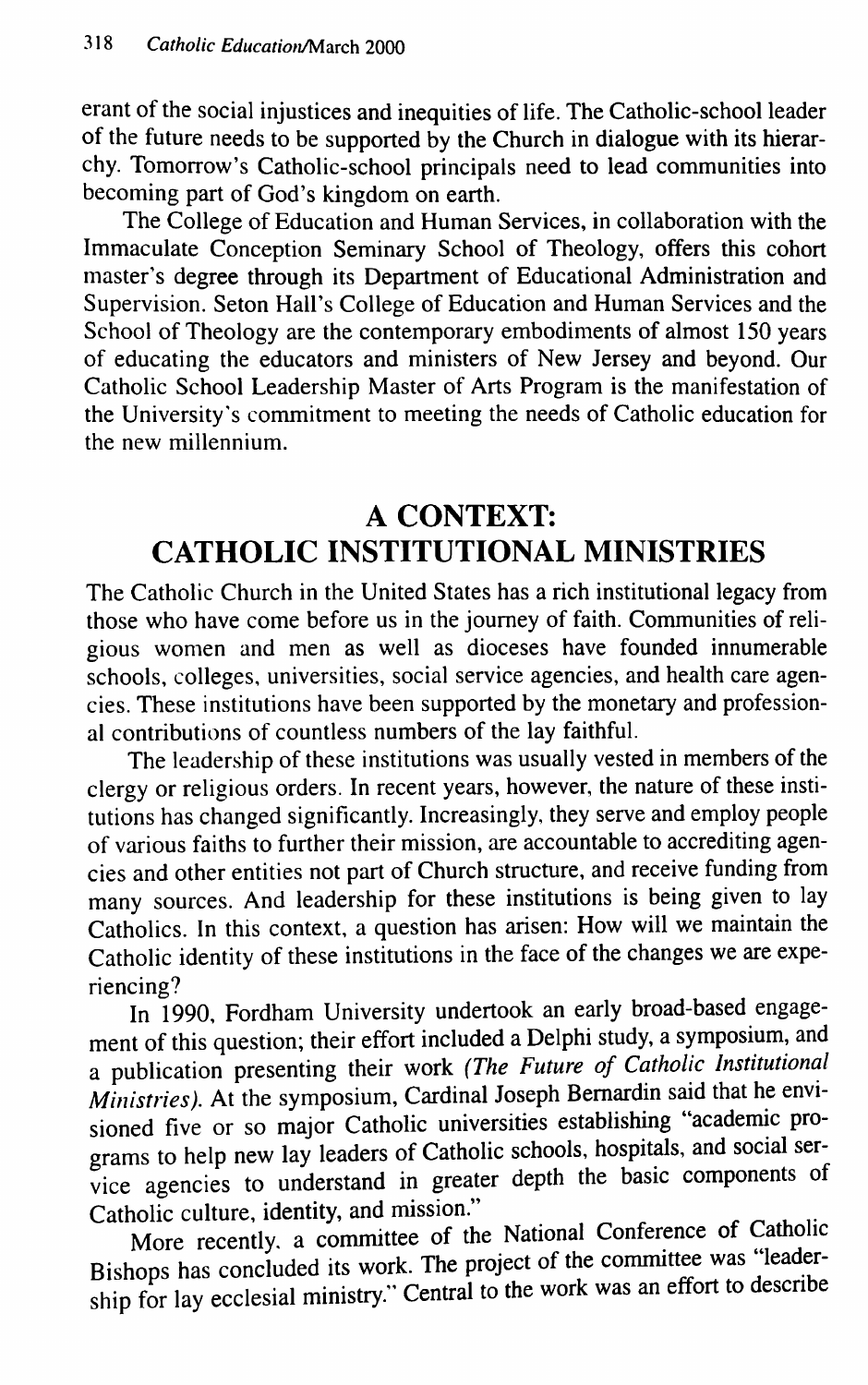the new lay ecclesial ministers (the description calls for a person with the "responsibility and the necessary authority for institutional leadership in a particular area of ministry") and a focus on ensuring the quality of the preparation of these ministers. In reviewing the work of the committee, the Administrative Board of the Bishops' Conference cited the urgent need for spiritual formation for these ministers.

## **EDUCATION AND FORMATION OF LAY LEADERS**

These concerns of the larger Church influenced the design of the Masters in Catholic School Leadership at Seton Hall University. The leaders from the Catholic schools offices of the five dioceses of New Jersey greatly contributed to the shaping of our response to the educational and formational needs of those preparing to become Catholic-school principals. These needs are addressed in several ways: through various liturgical experiences, through three courses planned specifically for this program, and through the actual experience of the cohort community.

The primary components of the program are offered on weekends and during two weeks in the summer. Each weekend begins with Friday dinner, followed by a prayer service before the evening class. A service is prepared specifically for each weekend; and the lay liturgist presides in the seminary chapel, thus modeling a role which lay leaders may assume in their schools. Saturday and Sunday mornings include brief prayer services prepared by the liturgist and led by members of the group. One service is held in the classroom and one in the chapel, again providing models. On Saturday evening after class, a Eucharistic liturgy is celebrated as part of the total experience of the course because the goals are educational and formational.

The first course in the program, which is offered through the seminary, is "Catholic Education—Yesterday, Today, and Tomorrow." One purpose of the course is to situate the present work of our Catholic schools in its broader context, the ministry of teaching in the Christian tradition. The intent is both to educate by telling the story and to empower ministers to continue it. A second focus is on the history of Catholic education in the United States as well as an exploration of the Catholic schools of today. The holistic nature of Catholic education is presented, explaining the place of prayer, liturgy, justice, service, community, and doctrine in the life of the school. Emphasis is placed on the importance of fostering faith development. These elements are also part of the total Catholic School Leadership Program, reinforcing their importance and fostering ongoing faith formation in the group.

The second seminary-sponsored course, offered the first summer, is "The Principal as Spiritual Leader." A primary emphasis in this course is on developing a spirituality that supports leadership behaviors. Course assignments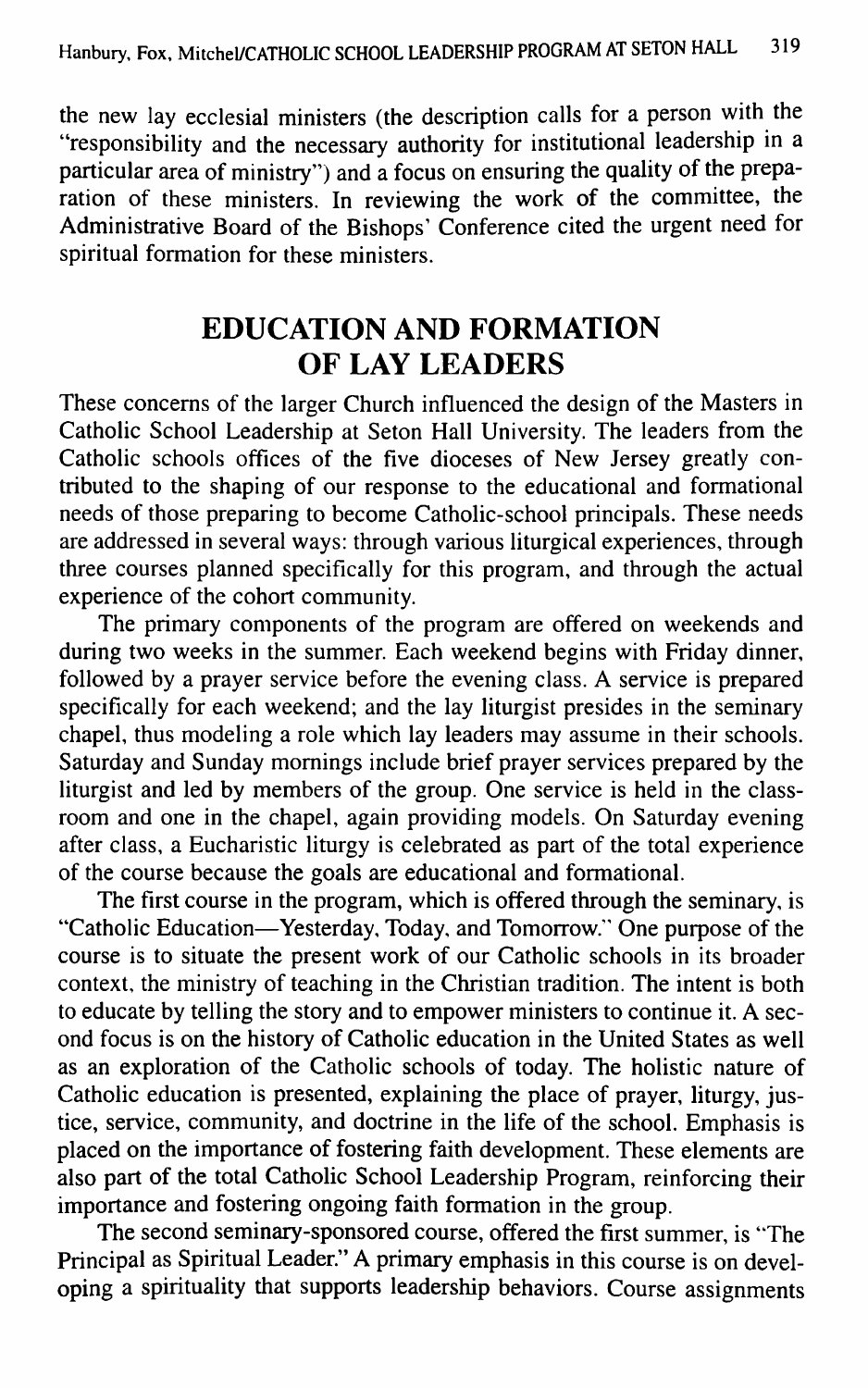include reflective exercises designed to assist participants in articulating their personal journeys as teachers and ministers. Class time is used to allow them to share these reflections. Another emphasis is on the school as a community of faith and an entity in the ecclesial system, part of the mission of the Church. Participants explore their responsibility for the faith formation of faculty, students, and parents; and they develop a plan and rationale for a yearlong program. The course also invites participants to explore issues of power, authority, and leadership in relation to both their own situation and to the rich heritage of the Church's tradition—the model Jesus offers, the empowerment by the Spirit, and the challenge from our social justice teachings. Throughout the course, opportunities are structured to invite integration of abstract principles with the personal experience of leadership in the school. The intention is to empower spiritual leaders.

The third course offered through the seminary is "Catholic Identity, Ethos, and Culture." In order to become more effective bearers of Catholic identity, participants explore some dimensions of Catholic identity, history, and culture. Because as principals they will serve in an official role in the Church, their studies include an examination of the juridical system, as well as the teachings of the Church regarding personal morality and social justice. The goal of the course is to deepen the experience of Catholicity in the participants, who have been called to hand on the Catholic tradition through the total life of the schools that they will lead.

Finally, the cohort itself is an important dimension of the program, addressing educational and formational goals through the community that is formed. Students help each other learn through giving assistance and sharing their professional experiences. Particularly for those who have only been in schools with weak leadership and a limited tradition of faculty formation, this experience can be instructive. The opportunity to reflect together on vocation, on the work of the Spirit in their lives, and on the challenge of the Gospel, strengthens their formation in faith and provides a model to use in schools. One student, after listening to others share some assignments which articulated their spiritual journeys, summarized this well:

As each story was shared it became evident that God has been a gracious and generous lover of each one of us.... Participants by their own on-going commitment to Catholic education had recognized and owned a special charisma that called them forth.... Many of the cohort participants were experience-rich in all three of these spiritual areas [teach, preach, sanctify] but often were language-poor in expressing them as such. (Anne Bennis-Hartmann).

In 1972 the United States Bishops published To Teach as Jesus Did, in which they enunciated with new power the three central aspects of teaching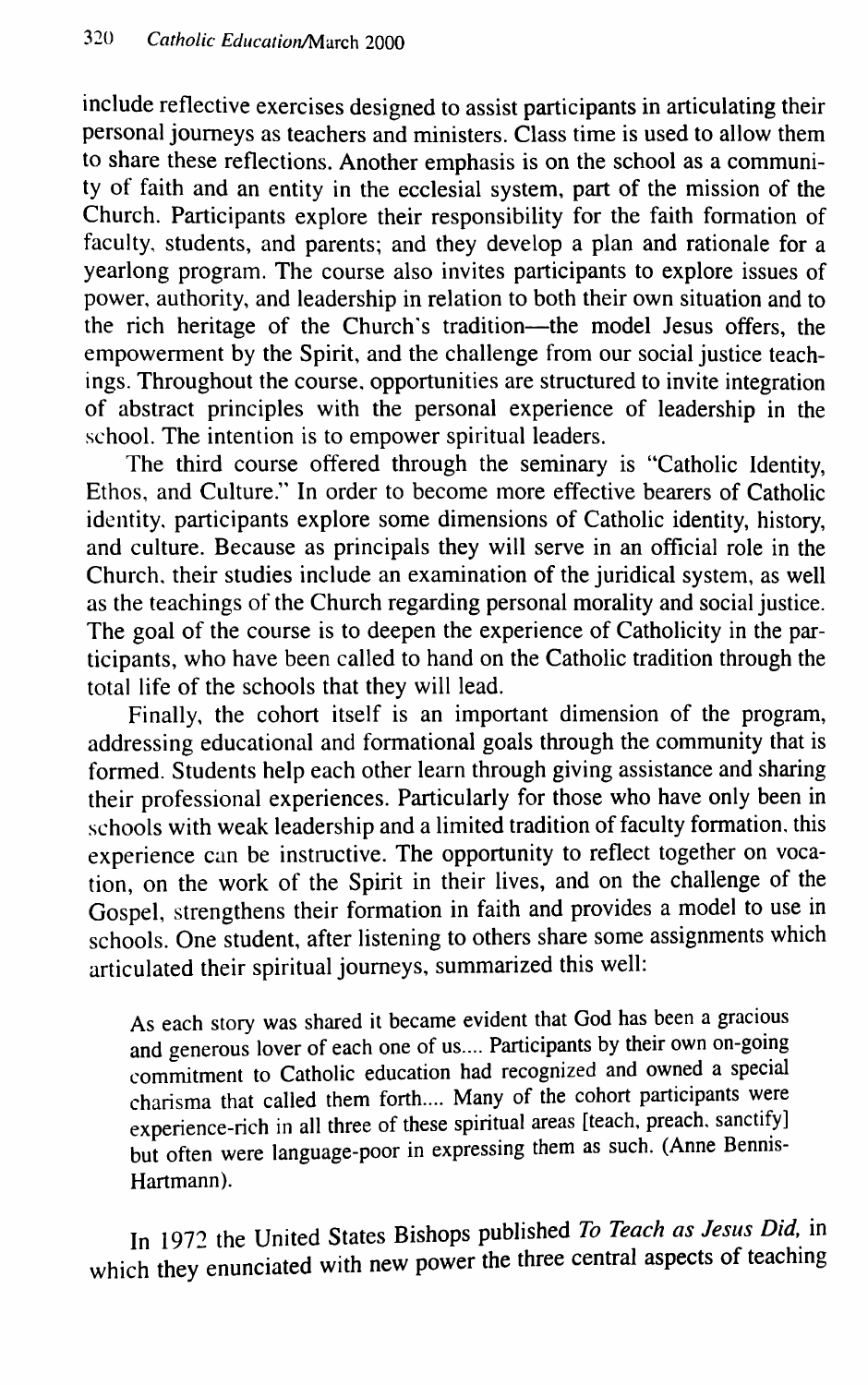as Jesus did, and therefore of Catholic education: message, community, and service. Of community they said:

Community is at the heart of Christian education not simply as a concept to be taught but as a reality to be lived. Through education, men must be moved to build community in all areas of life; they can do this best if they have leamed the meaning of community by experiencing it. Formed by this experience, they are better able to build community in their families, their places of work, their neighborhoods, their nation, their world, (par. 23)

The cohort model allows participants to experience community through shared meals, shared course work, shared study, shared experiences and, most importantly, shared faith and prayer.

|                 | <b>Table 1</b><br><b>Master of Arts Degree in Catholic School Leadership</b> |                |
|-----------------|------------------------------------------------------------------------------|----------------|
| <b>Semester</b> | <b>Course Titles</b>                                                         | <b>Offered</b> |
| $\bf{I}$        | Catholic Education—Yesterday, Today, and Tomorrow                            | Weekend        |
|                 | Microcomputers for Administrators                                            |                |
|                 | Supervision of Instruction and Evaluation                                    |                |
| $\mathbf{I}$    | Organization and Administration of Education                                 | Weekend        |
|                 | Directed Research in Administration                                          |                |
| III             | Principal as Spiritual Leader                                                | <b>Summer</b>  |
| IV              | Curriculum Development and Evaluation                                        | Weekend        |
|                 | Leadership and Management Assessment                                         |                |
| V               | School Law                                                                   | Weekend        |
|                 | Finance in Administration                                                    |                |
| <b>VI</b>       | Catholic Identity, Ethos, and Culture                                        | Summer         |
|                 | <b>Culminating Research Seminar or Administrative Internship</b>             |                |

Note: All courses are 3 credits and students progress through the program as a cohort.

## **COURSES**

#### **SEMESTER I**

#### **Catholic Education—Yesterday, Today, and Tomorrow**

An overview of the history of the ministry of teaching in the Christian tradition and of Catholic schools in the United States. An examination of the multiple tasks of the school in fostering faith development and an exploration of norms for the school of the future.

#### **Microcomputers for Administrators**

Introduction to the use of microcomputers in Catholic-school administration. Topics include computer literacy, computers in the curriculum, managing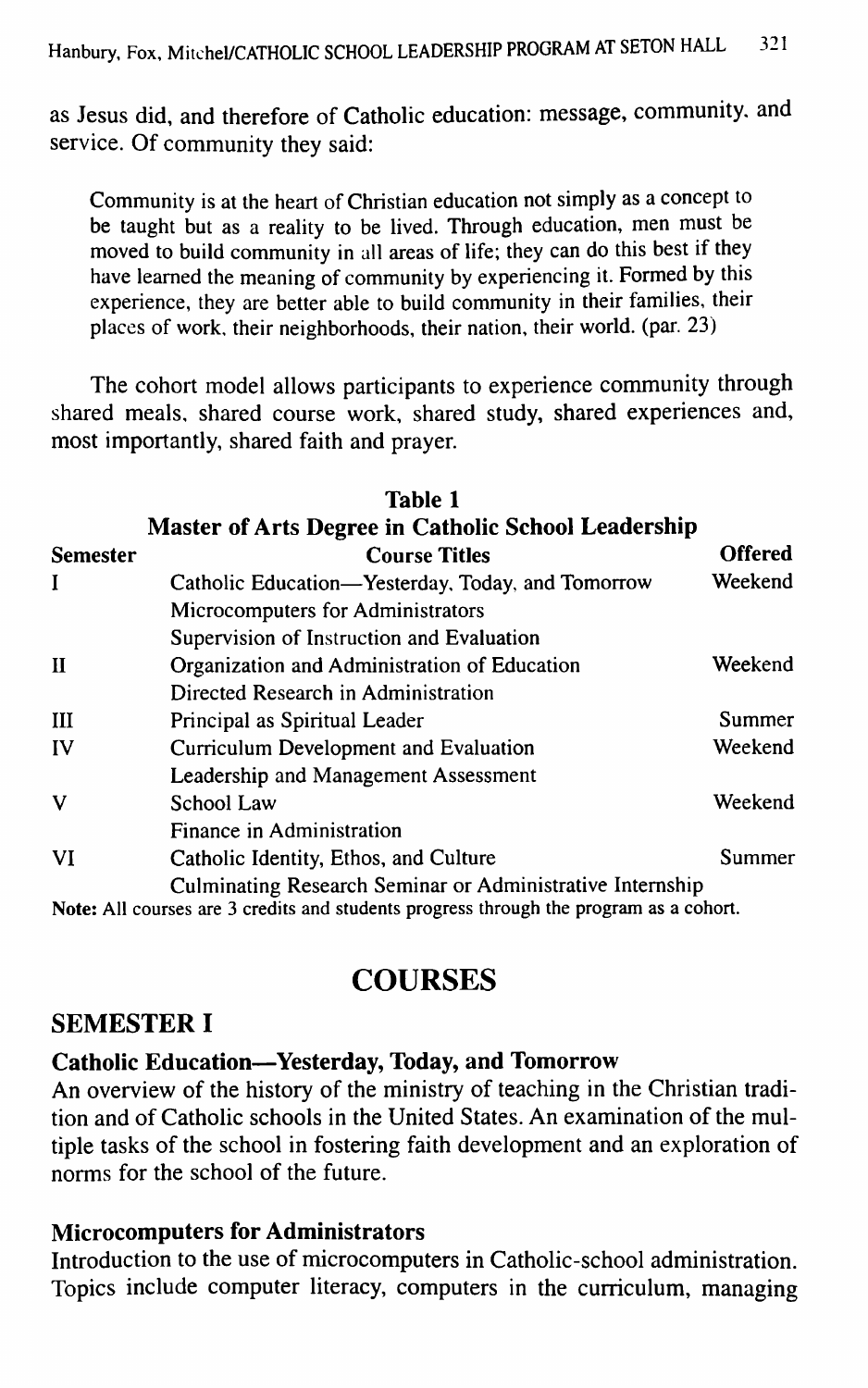instruction, budgeting, scheduling, database management systems, and word processing. Course is designed to enhance technological and networking skills.

### **Supervision of Instruction and Evaluation**

Theories, principles, and practices that determine effectiveness, efficiency, and humane supervision at all levels of education. Emphasis on clinical supervision, general supervision, new research in the field, and better techniques for observation, evaluation, and inservice programs to provide Catholic-school educators with state-of-the art supervisory tools. Role-play, case study, and lecture with large and small group interaction are employed to promote improved supervision.

### **SEMESTER II**

### **Organization and Administration of Education**

Comprehensive principles, historical background, and future perspectives for effective Catholic-school administrators. Innovative curricula; individualization and new organizational patterns; general and clinical supervisory techniques and practices; human, technological, and conceptual skills for effective school administrators; leadership patterns and pitfalls; generalist's view of school finances, school law, school business administration; human and public relations.

### **Directed Research in Administration**

Presents research methodology and procedures in educational administration and supervision. Students develop a research project with the guidance of the professor. Students are offered an opportunity to gain an understanding of the building blocks of good research design. Introductions to the tools of social science and educational research as well as research sources on the Internet are provided.

### **SEMESTER III**

### **Principal as Spiritual Leader**

An exploration of the role of the principal with a particular focus on the vocation of teaching and leadership. Topics include leadership, the school as an ecclesial system and a community of faith, and the work of faculty formation.

### **SEMESTER IV**

# **Curriculum Development and Evaluation**

Evolving concepts of the curriculum. Philosophy of Catholic-school curriculum development, principles and procedures, essential tools. Preparation,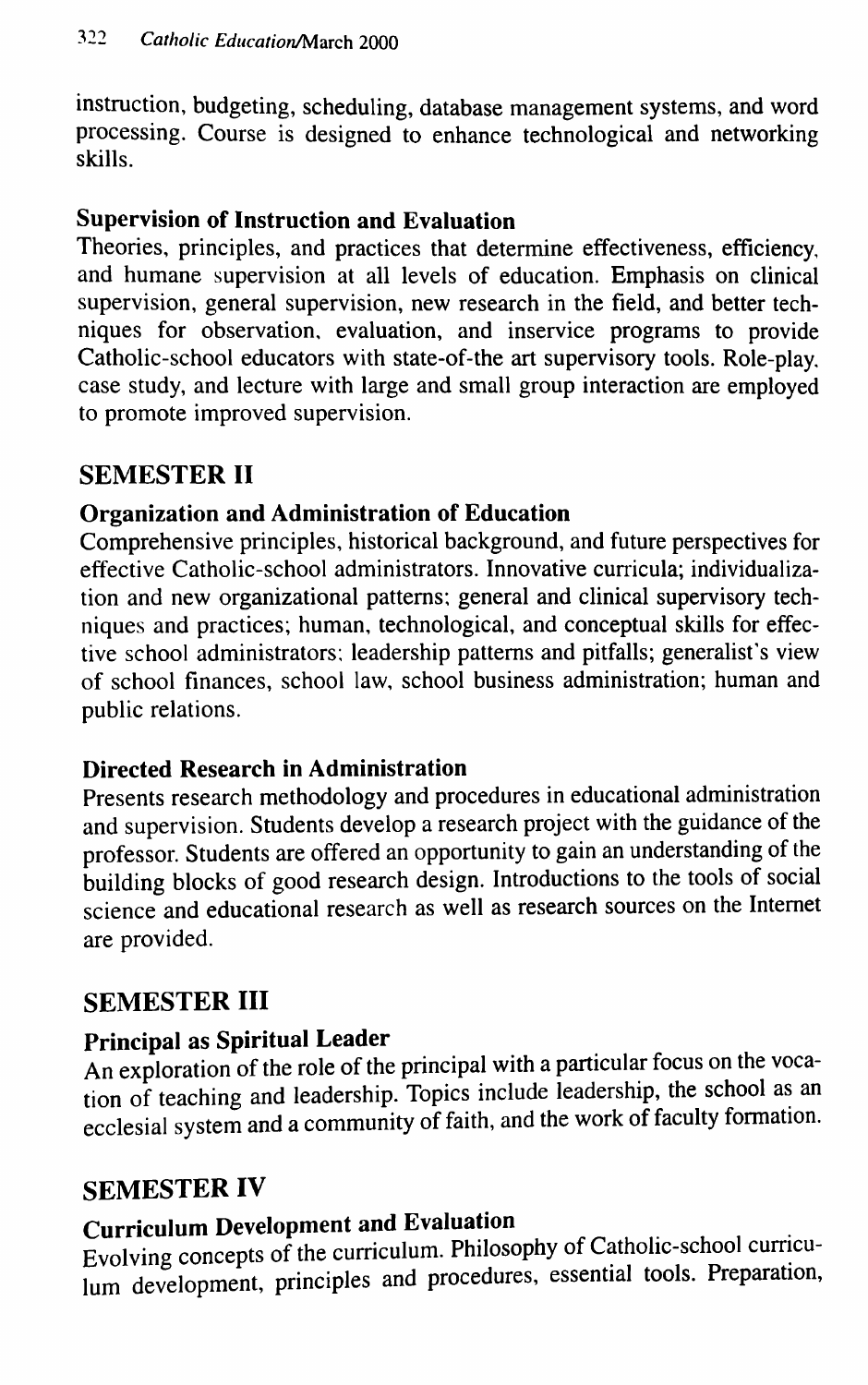approaches, direct and indirect influences. Survey of current practices and trends.

#### **Leadership and Management Assessment**

Diagnostic and prescriptive teaching models covering 12 critical areas of leadership and management.

### **SEMESTER V**

#### **School Law**

Designed to help Catholic-school educators and administrators understand their legal status in the school. School laws of New Jersey. Emphasis on legislation and school decisions regarding contemporary problems, such as students' rights, teachers' rights, and academic freedom.

#### **Finance in Administration**

Exploration of Catholic-school finance in the United States: sources of revenue, expenditures, and indebtedness; fiscal problems; existing and proposed plans for school.

### **SEMESTER VI**

#### **Catholic Identity, Ethos, and Culture**

An examination of key aspects of Catholic identity and belief and an overview of some components of Catholicism, including aspects of Catholic history, doctrine, culture, juridical system, moral teaching, and institutional life.

#### **Culminating Research Seminar**

Culminating research seminar designed to synthesize all coursework into a final major research project.

#### **OR**

#### **Administrative Internship**

Administrative internship in K-12 or higher education with permission of administrator and chairperson of the Department of Education Administration and Supervision.

### REFERENCES

Greenleaf, R. K. (1991). *Servant leadership: A fourney into the nature of legitimate power and greatness.* New York: Paulist Press.

Groome, T. (1998). *Educating for life: A spiritual vision for every teacher and parent.* Allen, TX: Thomas More.

John Paul II. (1994). *Apostolic letter: Tertio millennio adveniente.* Boston: Pauline Books & Media.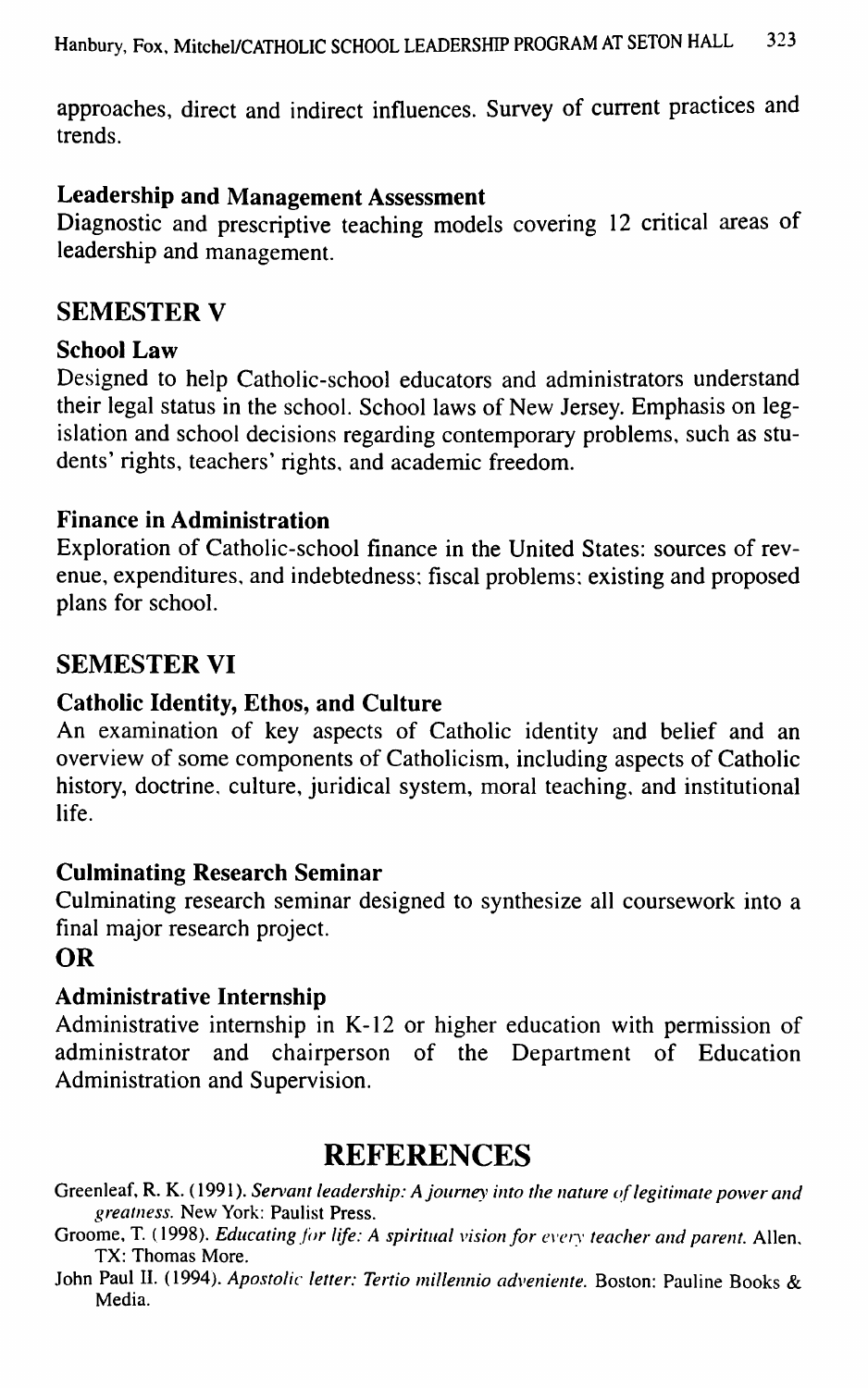National Conference of Catholic Bishops. (1972). *To teach as Jesus did.* Washington, DC: United States Catholic Conference.

Shimabukuro, G. (1998). *A call to reflection: A teacher's guide to Catholic identity for the 21st century.* Washington, DC: National Catholic Educational Association.

*Kevin M. Hanbury is associate dean and director of the Catholic School Leadership Program, Zeni V. Fox is associate professor of pastoral theology, and Charles P. Mitchel is associate professor of education at* Seton Hall University. Correspondence concerning this article should be addressed to Fr. Kevin M. Hanbury, Associate Dean, School of Education, Seton Hall University, 4th Floor, Kozlowski Hall, 400 *Sottth Orange Ave., South Orange, NJ 07079.*